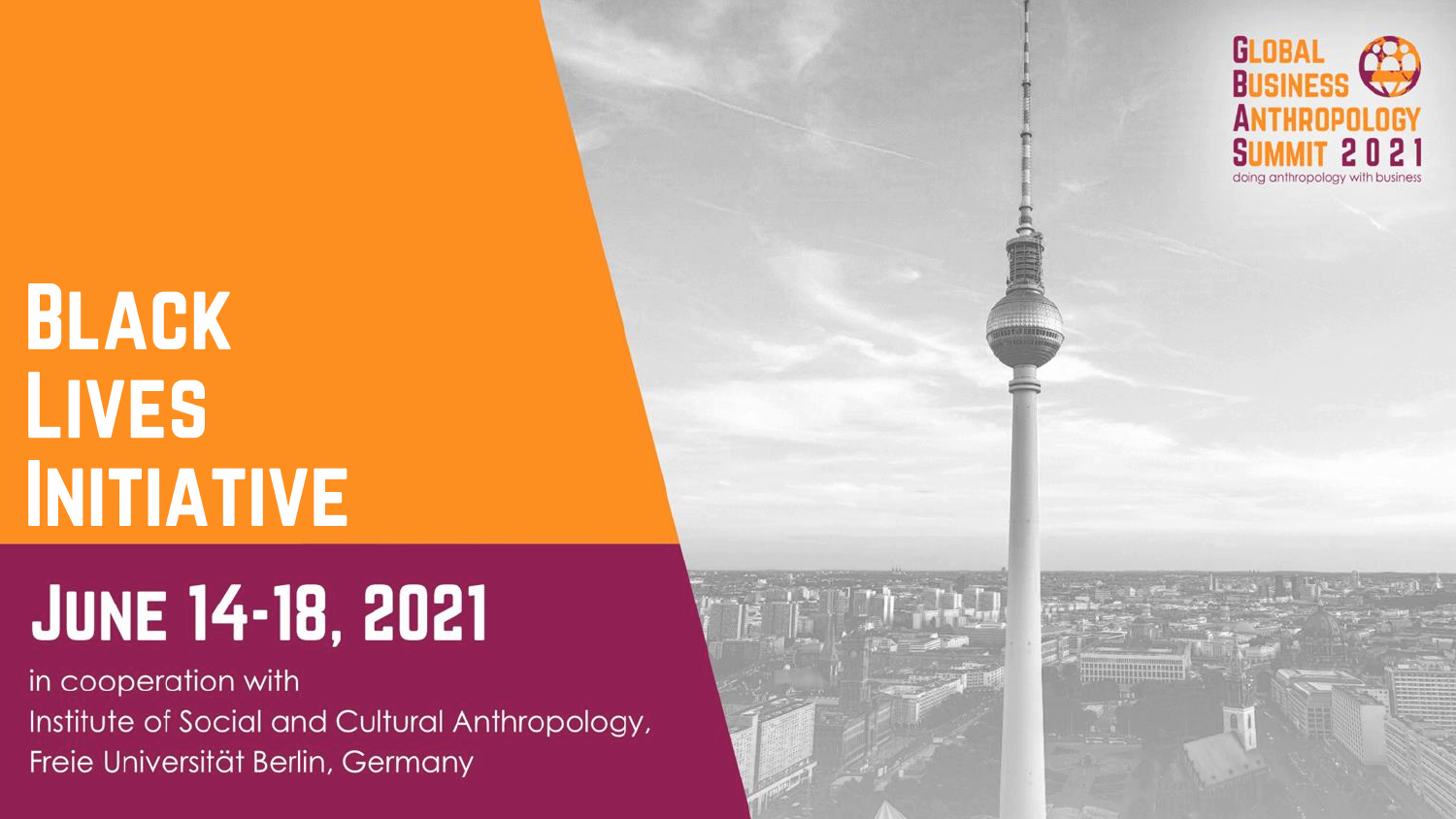

# **BACKGROUND**



- In 2020 the Global Business Anthropology Summit (GBAS) launched its Black Lives Initiative to empower the next generation of Black anthropologists in business and to support Black communities more broadly
- Each year the GBAS hosts an annual event with a worldwide reach and the 2021 event will be held in Berlin, Germany
- The GBAS's 2021's target audience for the annual event is:
	- an international audience of 50% non-academic business participants
	- 50% academic and applied researchers, faculty, and practitioners
- The GBAS's annual conference is an essential forum for anthropology students to network, receive mentorship, and skills development
- The GBAS has created a scholarship for Black under-graduate and graduate students to attend the 2021 GBAS
	- Eligible students will be those who intend to pursue anthropology careers which will contribute to the fields of market research, insights, analytics, or UX for companies and organizations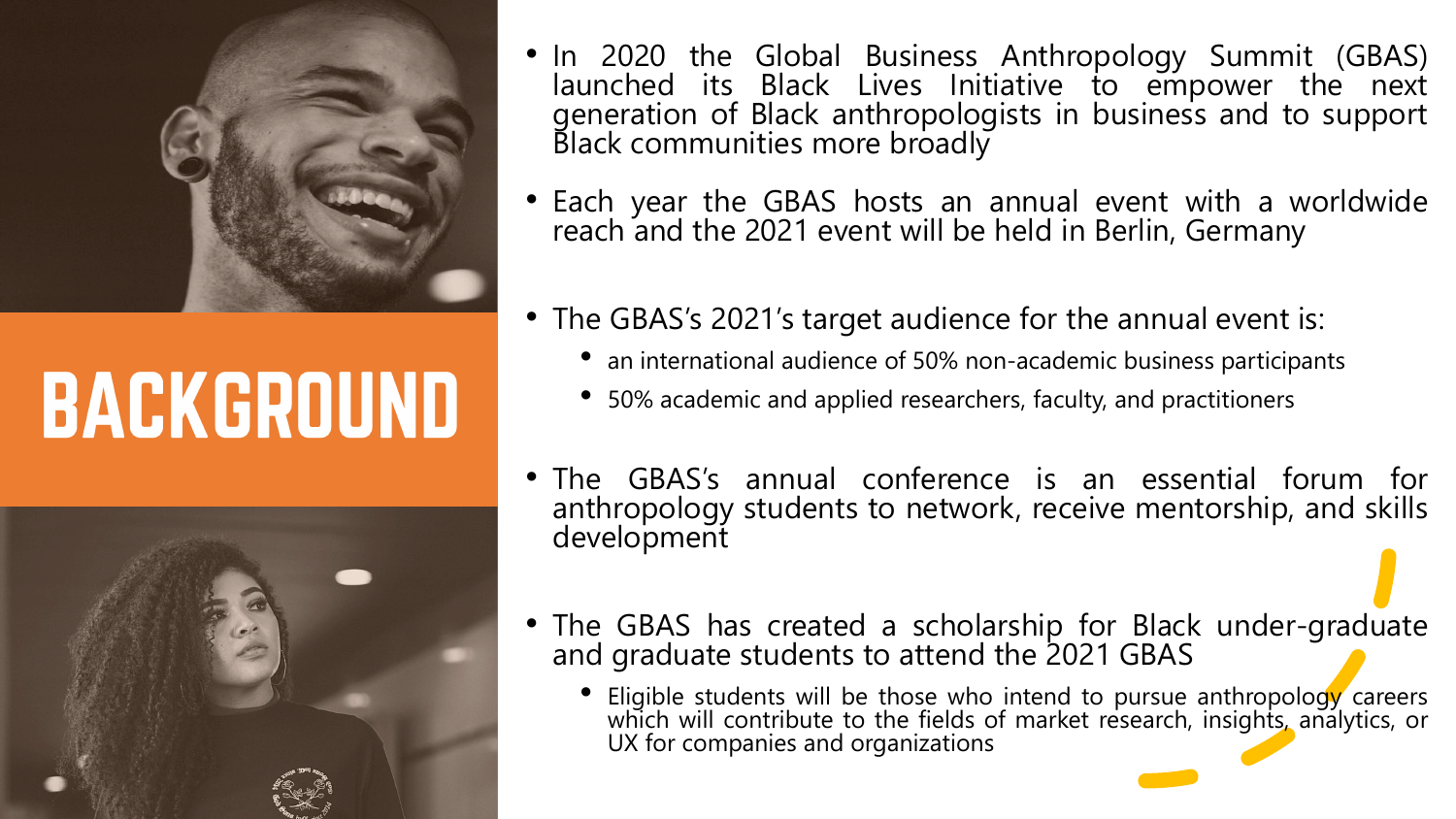2021 **ANNUAL EVENT: PROGRAM CONTENT** 

- Models used in business to prepare *future outcomes*
- Exploration of *megatrends, cultural drivers and societal shifts*
- The role of *taxation* in shaping business decisions
- The extent of *human centricity in business models*
- Essential business practices for access and *inclusivity* across gender, race, ethnicity, and identity
- *Innovative views* to prepare for future and urgent needs of business
- Understanding *shifts in complex behaviors* within organizations
- Making contributions of anthropology recognizable for businesses in *different cultures and countries*
- Presentation by student winners of the *Black Lives Initiative*
- *Networking* coffees, lunches, dinners
- Berlin city *immersive excursions*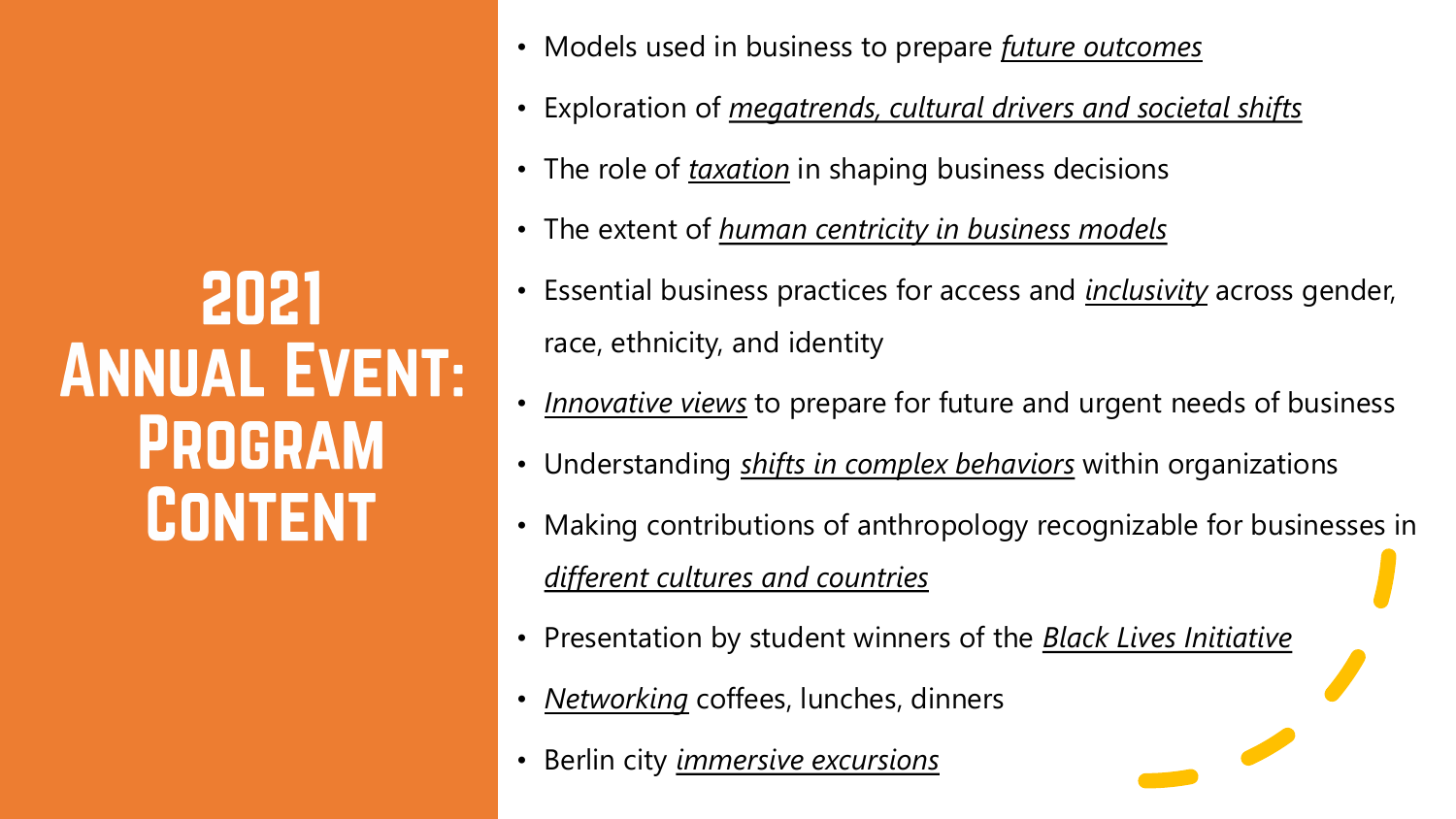



Why you should use cultural anthropology as a business tool

NEWS - INVESTING - MARKETS - PERSONAL FINANCE - INNOVATION

Decoding sometimes-subconscious human behaviour can help hit the right target the right way





п

**Newsletter** 

Antropología 2.0

**Subscribe** 







**ANTHROPOLOGY + BUSINESS = INSIGHTS THAT HELP BUSINESSES & SOCIETIES THRIVE**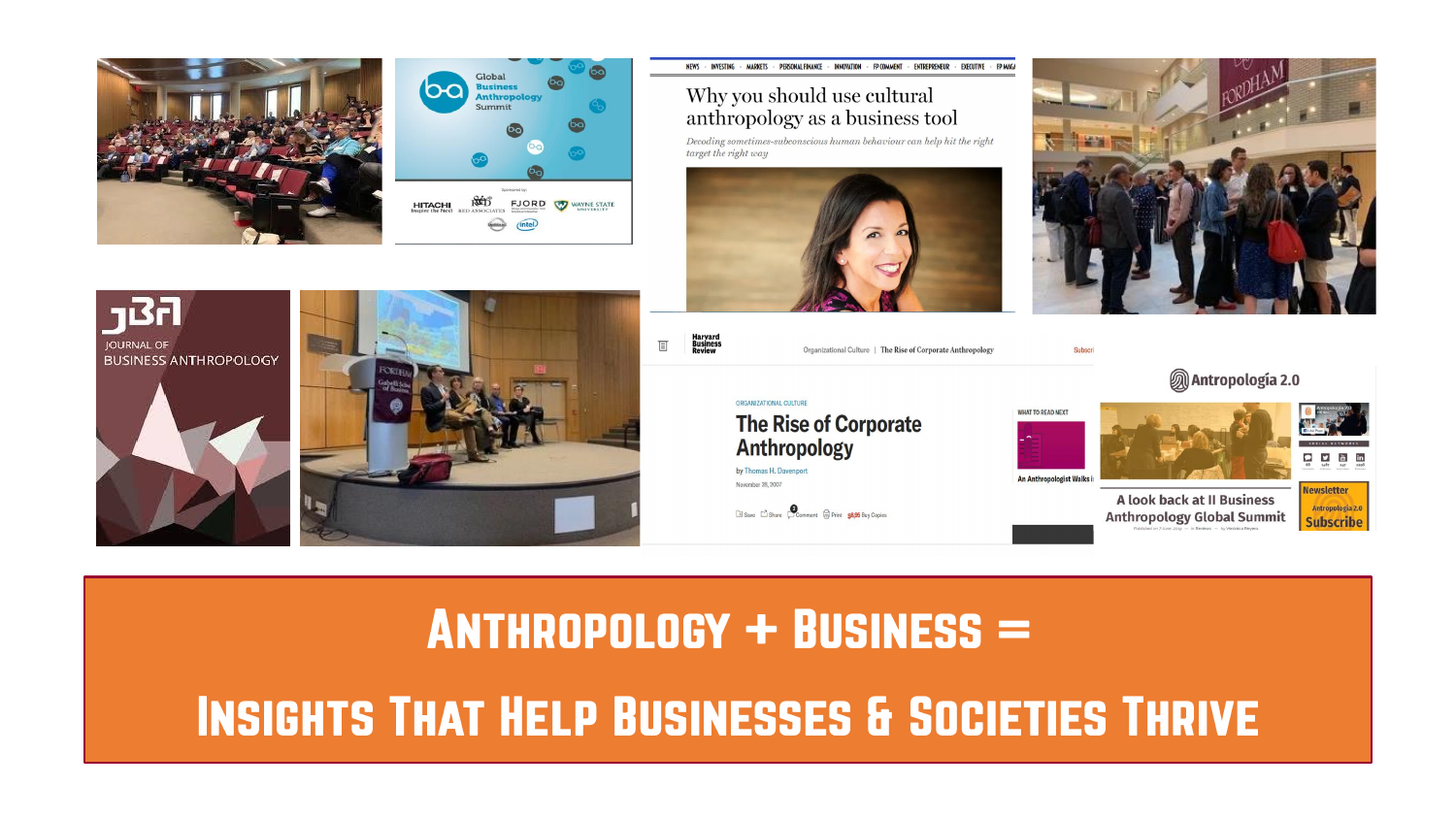

## **WHY** COLLABORATE?



The scholarship will fund registration for Black under-graduate and graduate students around the world to attend the 2021 GBAS conference**. Attending the conference empowers the next generation of BIPOC anthropologists in business who will pursue careers in the fields of market research, insights, analytics, and UX.**

#### **Special event dedicated on Wednesday 16th June to talk directly with Team Berlin organizer and C-Level business managers**

The Global Business Anthropology Summit will offer student scholarship winners the opportunity to :

- be a part of the only business anthropology Summit worldwide
- engage with a growing community and network of academic and business leaders bridging the social sciences and business
- participate in an educational platform for social science and business education
- learn about a large and growing body of research, experience, and shared knowledge
- experience a prominent host university with a strong reputation in Germany and the world – FU Berlin
- converse about critical and timely themes in business with a clear focus on the future
- learn new methods and be invigorated by provocative questions/debates/cases
- reconsider and learn about models for risk management without infringing on value creation
- understand diffusion of new behaviors in organizations navigating change
- obtain a baseline of knowledge for integration of ethical business and societal governance

In addition, **your company will benefit by having direct access to the talent pool of scholarship winners and by having your company's support featured on the event website, social media, and program materials.**